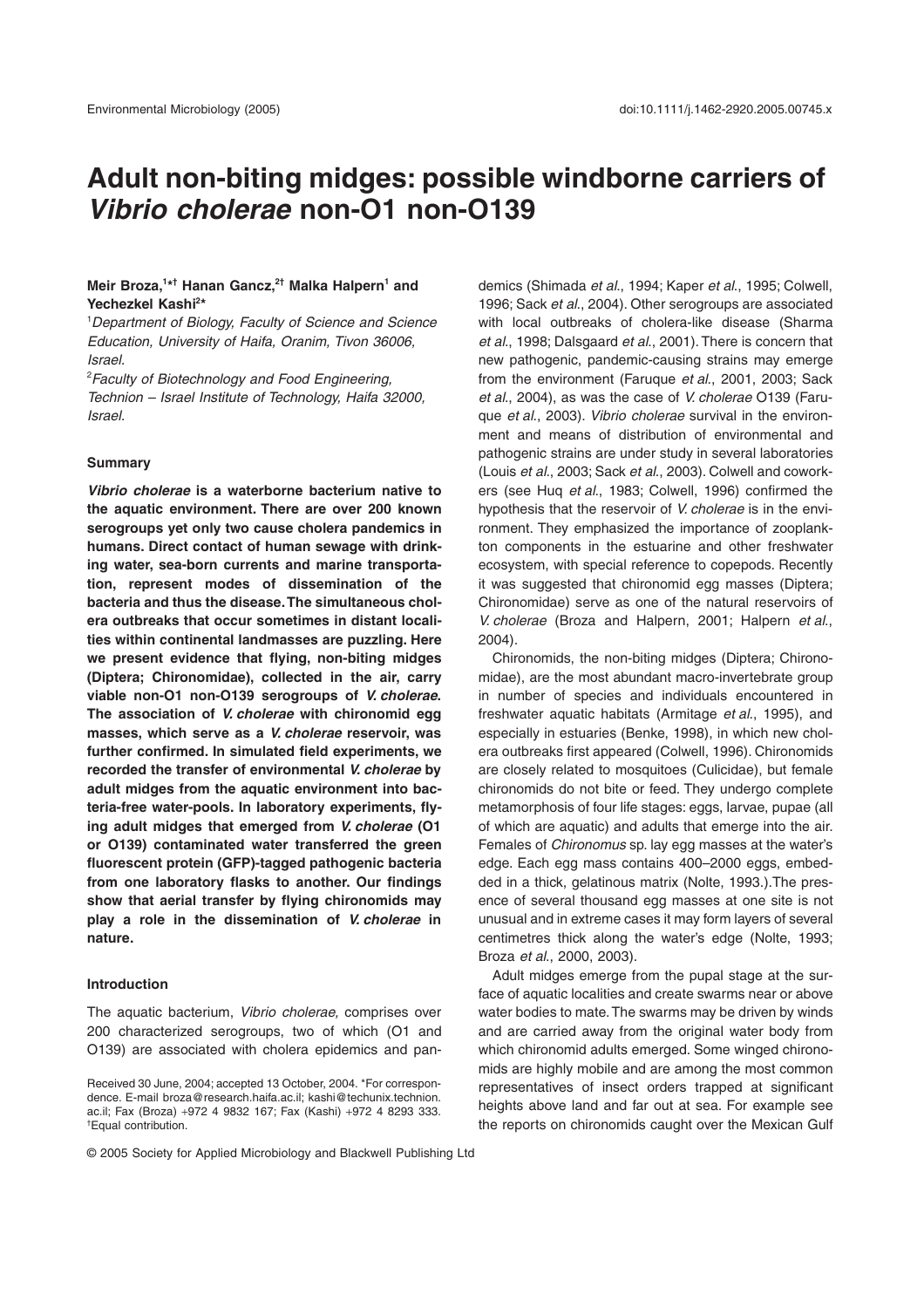and the Indian and Pacific Oceans (Glick, 1939; Bowden and Johnson, 1976; Sparks *et al*., 1986).

Broza and Halpern (2001) have noted a complete destruction of an assemblage of egg masses immediately after removal from a natural habitat. The cause of egg mass degradation, that was followed by the failure of the eggs to hatch, was identified as *Vibrio cholerae* serogroup O9. An extracellular factor responsible for the degradation of chironomid egg masses was purified from *V. cholerae* O9 and O139 and was identified as a haemagglutinin/ protease (HA/P) (Halpern *et al*., 2003). In a further study, *V. cholerae* non-O1 and non-O139 were isolated from chironomid egg masses throughout the main annual season and from different freshwater bodies in Israel (Halpern *et al*., 2004), indicating that the association between chironomids and cholera bacteria found earlier was a common coincidence.

Here, we report the isolation of environmental serogroups of *V. cholerae* from flying adults. In simulated field experiments and in laboratory experiments we demonstrated the potential of those insects to carry and transfer both pathogenic and non-pathogenic serogroups of this bacterium between water bodies. The potential of adult midges to disseminate the cholera bacteria is discussed.

# **Results**

# *Field survey: adult midges as carriers of environmental* Vibrio cholerae

Non-biting midge adults were caught regularly during March–October 2001, in two sites neighbouring waste stabilization ponds (WSP) in Israel, using light traps. Collection of egg masses from the water in nearby ponds was done simultaneously, using Styrofoam boards. Environmental (non-O1/non-O139) *V. cholerae* were readily isolated and identified from both adults and egg masses (Table 1). Somatic antigen serogrouping identification (Shimada *et al*., 1994) was employed on ~50% of the *V. cholerae* isolates by E. Arakawa at the National Institute of Infectious Diseases, Tokyo, Japan (Table 1). Other sites were sampled occasionally between June 2000 and June 2004. Egg masses were collected from the water of 10 additional sites in Israel, India and Africa (Table 2). Altogether, 12 different serogroups of *V. cholerae* were identified from bacteria isolated from adults, of which seven were isolated also from egg masses collected at the edge of nearby water (Table 2). Most of the serogroups isolated from adults were re-isolated and identified more than once, indicating that their occurrence was not accidental.

*Vibrio cholerae* was isolated from both male and female adult chironomids (Tables 1 and 3). Adults that were caught on 24 July, 2001, were sorted into males, preoviposited females, and post-oviposited females (Table 3). The isolation of *V. cholerae* from those three groups demonstrates that the contamination is prior to ovioposition and not dependent on sex (Tables 1 and 3). From the assemblage that was caught on the same night and same trap, two serogroups (O8 and O10) were isolated from both males and females. This implies that the whole assemblage of adults, participating in the mating swarms, has the potential to serve as an aerial vector of the bacterium.

The procedure of *V. cholerae* isolation was obtained with 10 adults incubated in 5 ml of alkaline peptone water (APW). This procedure enables the assessment of adult contamination. For example, 17 out of 21 attempts to isolate *V. cholerae* from a group of adults were successful (Table 3). Assuming that at least one adult was contami-

**Table 1.** *Vibrio cholerae* serogroups isolated from chironomid adults and egg masses collected in waste stabilization ponds in Israel during May and August, 2001.

| Region              | Date          |                                                                                                        | Adults                              | Egg masses         |
|---------------------|---------------|--------------------------------------------------------------------------------------------------------|-------------------------------------|--------------------|
| Tivon, north Israel | May 14        | $99 + 90$                                                                                              | O79                                 |                    |
|                     | May 23        | $99 + 97$                                                                                              | O10                                 |                    |
|                     | <b>May 29</b> |                                                                                                        |                                     | O23, O184, O179    |
|                     | June 6        | $99 + 00$                                                                                              | O <sub>128</sub>                    |                    |
|                     | June 11       |                                                                                                        |                                     | O2, O12, O27, O39  |
|                     | June 15       | 1 male; emerged in lab                                                                                 | O41                                 |                    |
|                     | June 25       | $99 + 90$                                                                                              | O <sub>23</sub> , O <sub>79</sub> , | O10, O27, O70      |
|                     | June 27       | $99 + 00$                                                                                              | O83                                 |                    |
|                     | July 10       | ďď                                                                                                     | O79                                 | O8, O34, O34, O109 |
|                     |               |                                                                                                        | O <sub>23</sub> , O <sub>79</sub>   |                    |
|                     | July 17       | $\begin{array}{c} \n\varphi \rightarrow \\ \n\varphi \rightarrow \\ \n\varphi \rightarrow \end{array}$ | O <sub>23</sub> , O <sub>122</sub>  |                    |
|                     | July 24       | ರೆ ರೆ                                                                                                  | O8, O10, O10                        | O23, O23           |
|                     |               | $QQ$ pre-oviposition                                                                                   | O8, O8                              |                    |
|                     |               | $99$ post-oviposition                                                                                  | O10, O10                            |                    |
| Shafdan region,     | June 13       | $99 + 90$                                                                                              | O62                                 | O <sub>124</sub>   |
| central Israel      | July 2        | $99 + 00*$                                                                                             | O <sub>2</sub>                      |                    |
|                     | August 12     | 99                                                                                                     | O <sub>23</sub>                     |                    |

\*Viable *V. cholerae* were isolated from dead adults after 14 days at room temperature.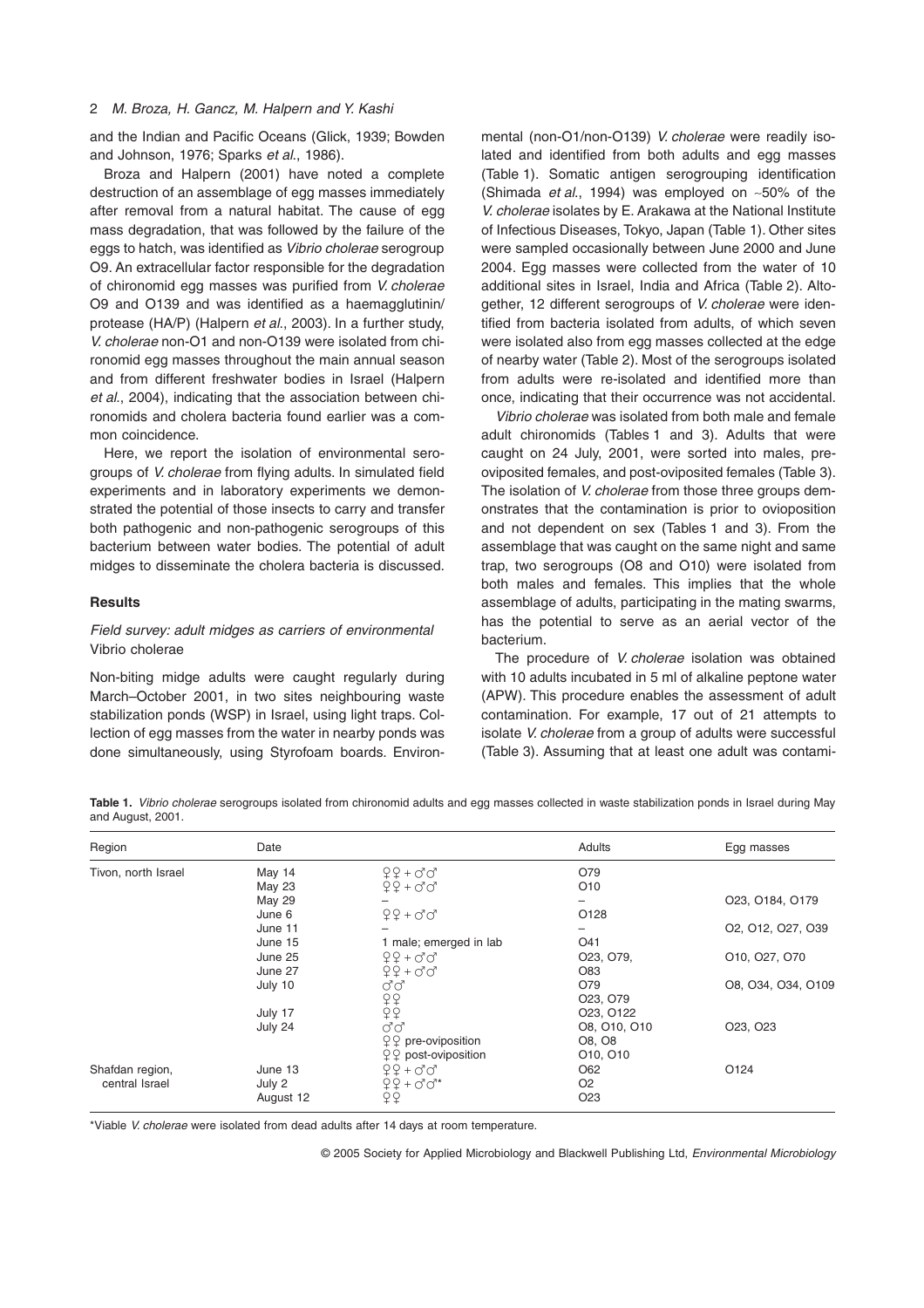**Table 2.** List of all *V. cholerae* serogroups isolated and identified from chironomid egg masses and adults in all sites studied by us (data overlap some published data from Halpern and colleagues, 2004).

|          | Egg masses                                                                                                        | Adults    |                                                              |           |
|----------|-------------------------------------------------------------------------------------------------------------------|-----------|--------------------------------------------------------------|-----------|
| Country  | Serogroups                                                                                                        | Total no. | Serogroups                                                   | Total no. |
| Israel   | 02, 03, 08, 09, 010, 012, 023, 027, 034, 039, 051, 070, 079,<br>094, 099, 0109, 0120, 0122, 0124, 0140 0179, 0184 | 22        | 02, 08, 09, 010, 023, 041, 043,<br>062, 079, 083, 0122, 0128 | 12        |
| Kenya    | $-{}^a$                                                                                                           |           | $O2^b$                                                       |           |
| Malawi   | O <sub>128</sub>                                                                                                  |           | $\equiv$ <sup>a</sup>                                        |           |
| Zanzibar | 010, 037, 049, 0140, 0201                                                                                         | 5         | $-{}^a$                                                      |           |
| India    | 03, 013, 039, 078, 0166                                                                                           | 5         | $\equiv$ <sup>a</sup>                                        |           |

**a.** No research was performed.

**b.** Adults isolated from a swarm of a mixed non-biting midge population of the families Chaoboridae and Chironomidae.

|  |  |  |  |  |  | Table 3. Isolation of V. cholerae from males, pre-oviposited females and post-oviposited females adults. |
|--|--|--|--|--|--|----------------------------------------------------------------------------------------------------------|
|--|--|--|--|--|--|----------------------------------------------------------------------------------------------------------|

|                           | No. captured per<br>sampling night | Repeats of V. cholerae<br>isolation <sup>a</sup> | Success in isolation<br>of non-O1 | No. samples that<br>were serogrouped | Identification of<br>serogroups   |
|---------------------------|------------------------------------|--------------------------------------------------|-----------------------------------|--------------------------------------|-----------------------------------|
| Males                     | 140                                | 10                                               | 8/10                              | 3/8                                  | O8, O10, O10                      |
| Females; pre-oviposition  | 208                                | 5                                                | 5/5                               | 2/5                                  | O8. O8                            |
| Females; post-oviposition | 322                                | ൳                                                | 4/6                               | 2/4                                  | O <sub>10</sub> , O <sub>10</sub> |

**a.** 10 adults per 5 ml APW.

nated in each group where the bacteria were successfully isolated from, there is a rate of no less than 8% infected adults in the whole adults population. Preliminary results suggest that on adults caught from the environment, the *V. cholerae* infection load is 92.5 ± 97.4 cfu per adult.

# *Additional observations on the capacity of adults to transfer* Vibrio cholerae

In August 2001, adult chironomids were captured with light traps 3 km away from a water source (Dan Region Waste Plant, south of Tel Aviv). *Vibrio cholerae* serogroup O23 was isolated from one group of 20 adult chironomids, representing the isolation of *V. cholerae* from airborne adult midges trapped at a distance from their aquatic habitat. This is complementary to the data presented so far (Table 1) that is based on trapping the adults on the water edge.

An independent and nationwide mosquito monitoring system has been in practice for the last couple of years, performed by the Central Laboratory, Ministry of Health, Israel. In the course of this programme, during the second half of 2003 and 2004, chironomid adults were sorted out from light traps and tested by the Central Laboratory for *Vibrio*, Ministry of Health (L. Lerner, per. comm.). *Vibrio cholerae* non-O1/non-O139 were isolated from chironomid adults, in 10 out of the 15 localities tested, those sites represent various geographical regions and types of water bodies (see Table 4). In six localities the traps were positioned without direct connection to water bodies (date plantation, etc.), demonstrating the potential for chironomid adults to carry environmental *V. cholerae* outside the aquatic environment (Table 4).

|  | Table 4. Additional sampling sites of chironomids, from which V. cholerae were isolated (performed by L. Lerner, The Ministry of Health, Israel). |  |
|--|---------------------------------------------------------------------------------------------------------------------------------------------------|--|
|  |                                                                                                                                                   |  |

| Region (Israel)    | Neighbourhood      | Site of trap               | Sampling date (2003)  |
|--------------------|--------------------|----------------------------|-----------------------|
| Desert oasis       | Village, Nat. park | Palm plantation            | July 1                |
|                    | and public centre  | Palm plantation            | July 7                |
|                    |                    | Palm plantation            | October 2             |
|                    | Village            | Irrigated area             | November 6            |
| Semi-arid          | Village            | Sewage pond                | July 15               |
| Mediterranean zone | Village            | Springs and stream         | August 24             |
|                    | Natural habitat    | Stream                     | August 24             |
|                    | Natural habitat    | Stream                     | August 29             |
|                    | City               | Pond (rehabilitated water) | September 24          |
|                    | <b>Tel Aviv</b>    | Old farm                   | October 20            |
|                    | Rural area         | Artificial fish ponds      | 12 April-1 June, 2004 |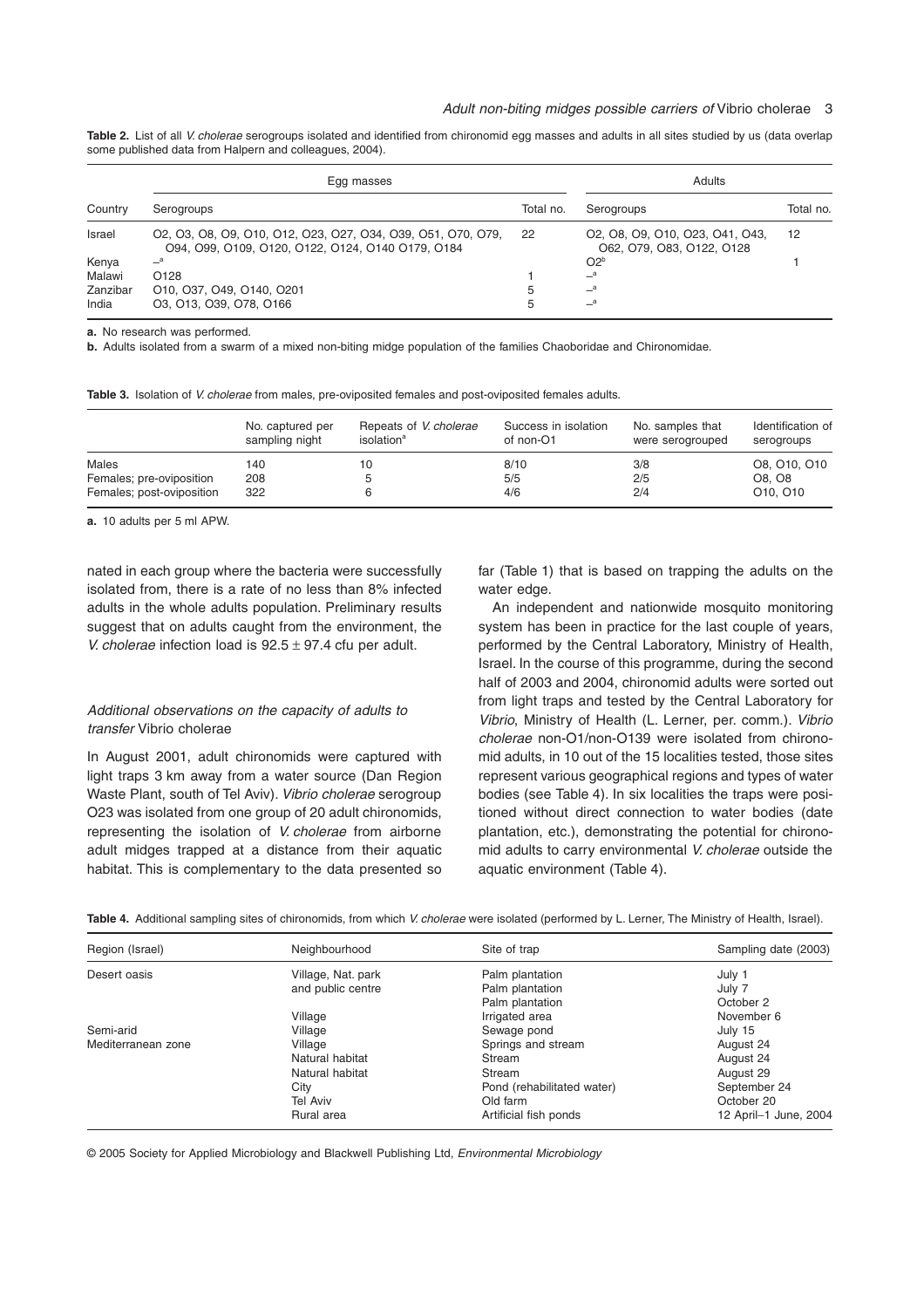# 4 *M. Broza, H. Gancz, M. Halpern and Y. Kashi*

To date, more than 300 isolates of *V. cholerae* belonging to 35 different serogroups of non-O1/non-O139 *V. cholerae* have been isolated from chironomid adults and egg masses collected in Israel, India and Africa (Table 2).

# *Demonstration of aerial transfer in field experiments*

Three control 180 cm diameter pools covered with both mosquito net and bird net (3/8 inch knotless) and three exposed (experimental) pools covered with bird net only, were deployed 50 m from a WSP in northern Israel. The double netting bordered an upper and lower boundary to the diameter of the aerial vector of *V. cholerae.* The pools were filled with clean drinking water and were monitored for the presence of chironomids and *V. cholerae*. We found that chironomid females attended the uncovered pools and laid their egg masses on their perimeters. In the first monitoring (day 2) 3–8 chironomid egg masses per pool were attached to the pool perimeter and several (5–10) adult carcasses were floating on the water. The appearance of chironomids in the uncovered pools was accompanied by the isolation of *V. cholerae* from the laid egg masses as well as from the water itself.

The presence of *V. cholerae,* in the net-covered and exposed pools, was monitored in day 0, 1, 2, 3, 7 and 9 according to the World Health Organization protocol for *V. cholerae* isolation. *Vibrio cholerae* presence in the water was recorded in the exposed pools after 2 days but was not detected at all in the net-covered pools – demonstrating that *V. cholerae* was transmitted by an organism larger than the mosquito net holes. The test was set first in July 2002 and repeated three times during the summer of 2003 and 2004. In each and every experiment conducted during 2002–04, *V. cholerae* presence in the experimental pools was detected in a 250 ml water sample taken between 48 h and 72 h after the initiation of the experiment. In parallel, the control, mesquite net-covered pools were clean of *V. cholerae* presence.

The minimal water volume that was needed for the detection of *V. cholerae,* by the procedure used here, was decreasing with time (Fig. 1), indicating that *V. cholerae* was transferred into the clean water and its numbers increased. This increase was most likely due to both bacterial multiplication and additional transfer of new bacteria by the constant flow of adult chironomids from the air. Detection of *V. cholerae* in the experimental pools was significantly different from the control pools in day 2, 3, 7 and 9 when 250 ml of water were sampled (One sample *t*-test, *P* < 0.05).

Low numbers of few other species of flying insects were counted in the uncovered pools upon the first pupation of the chironomid larvae, 10 days after the initiation of the experiment and 7 days after the successful isolation of



**Fig. 1.** Success of *V. cholerae* isolation from drinking water in rigid wall pools by date and volume of sample. During the late summer of 2004, six rigid wall pools were deployed and filled with fresh drinking water (0.5  $m^3$  each). Three control pools were covered with both mosquito net and bird net and three exposed (experimental) pools were covered with bird net only. All the pools were proximity to a WSP in northern Israel. In day 0, 1, 2, 3, 7 and 9 water samples of different volume (250 ml, 25 ml, 2.5 ml, 0.25 ml and 0.025 ml) were taken from each pool. *Vibrio cholerae* isolation procedure was carried out on each sample. *Vibrio cholerae* was undetectable in the control pools through the whole course of the experiment. Each line represents the success (%) of isolation of *V. cholerae* from a specific volume of water during the experimental period. Sampling 250 ml in day 2, 3, 7 and 9 was significantly different from the control (one sample *t*-test,  $P < 0.05$ ).

*V. cholerae* from the pool's water). In one repeat, adults of the following two species were counted in the uncovered pools: the aquatic bug, *Anisops sardea* (Notonectidae) and the aquatic beetle *Laccobius* sp. (Hydrophilidae). They were checked for attached *V. cholerae* with negative results.

# *A laboratory simulation: adults as carriers of* Vibrio cholerae

To further demonstrate the vector potential of adult chironomids, a laboratory qualitative simulation was conducted in which chironomid transfer *V. cholerae* isolates, both environmental as well as pathogenic O1 and O139 isolates, was performed. The bacteria were tagged with a green fluorescent protein (GFP)-encoding plasmid. The GFP-tagged bacteria were introduced (10 $^{\circ}$  cfu ml<sup>-1</sup>) into a flask containing midge larvae in the forth instar that were expected to pupate in 18–72 h. Adults subsequently emerged from the pupae and were captured from the air. *Vibrio cholerae* were readily detected on those adults. Vigorous agitation of the captured adults in APW and enumeration of total GFP-tagged *V. cholerae* found on those adults gave an average cfu of  $8.9 \pm 4.6$ . This low number is probably due to the fact that one cfu represents more than one bacterium attached to the insect. Checking the fluorescent bacteria on the adults revealed that most of them remained attached to the midge chitin and include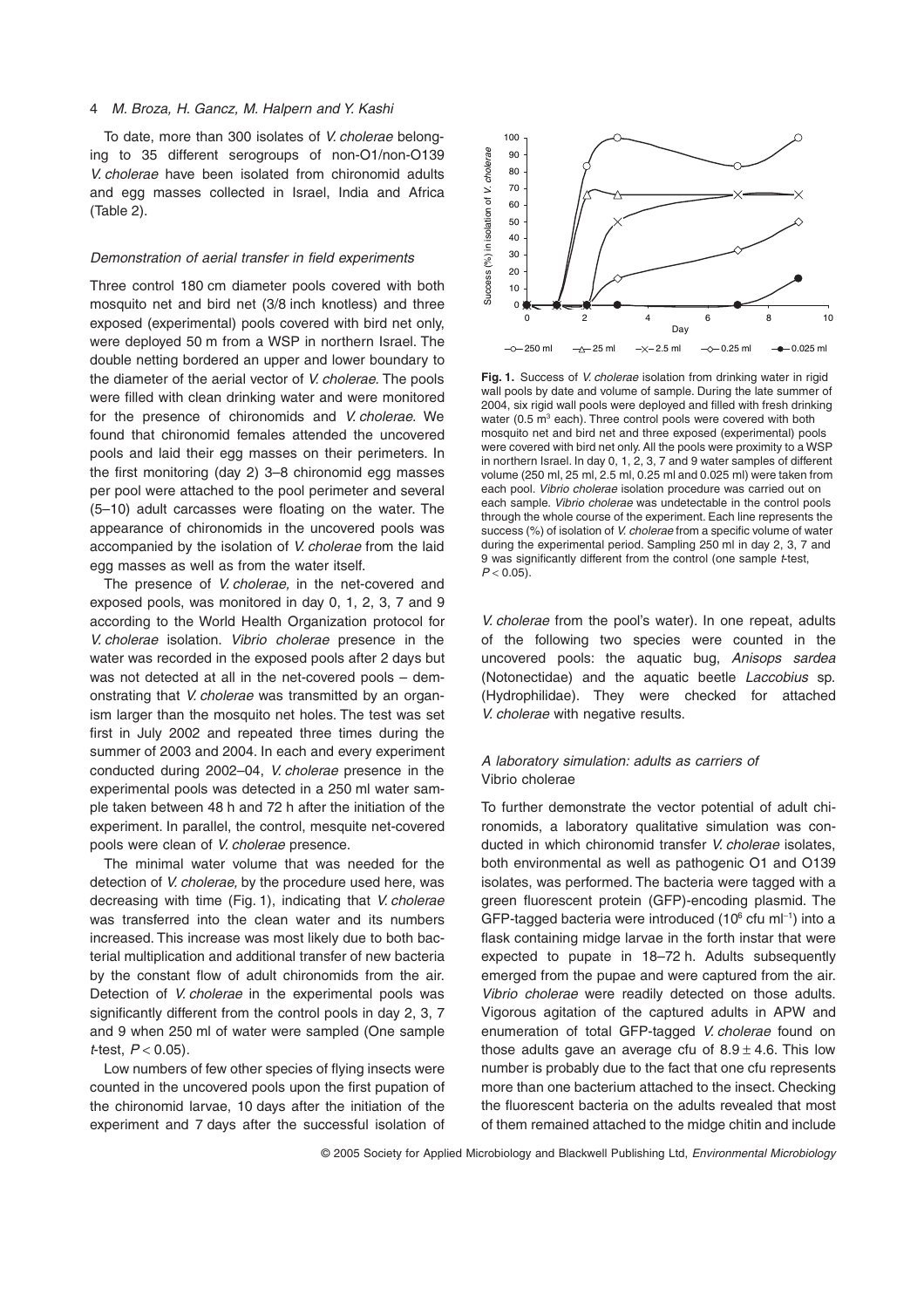an assemblage of few bacteria each. Some of the adult females laid egg masses in the water of an external vessel and GFP-tagged *V. cholerae* was isolated from that water indicating transport by the contaminated chironomid adults. *Vibrio cholerae* O1 and O139 were indistinguishable in these experiments from *V. cholerae* O9 with respect to the ability to be carried by the chironomid adults and the location of the tagged bacteria on the adults.

Pockets of GFP-tagged *V. cholerae* were identified by fluorescent microscopy on the outer surface of adult midges, most frequently on intersegmental membranes (Fig. 2), a surface where one segmental membrane overlaps another and provides a microbial attachment site that is relatively protected from the environment. Other parts of the adult were occasionally contaminated with the fluorescent bacteria (Fig. 3), including part of the male external genitalia that grasp the female during copulation (Fig. 3, bottom), and the leg pulvilum (Fig. 3, top).

# **Discussion**

In this study the vector potential of adult chironomids was demonstrated. In the field, *V. cholerae* isolates belonging to different environmental serogroups were identified on male and female chironomid adults that were caught in the air. Simultaneously, the presence of the cholera bacteria was observed on egg masses in the water (Tables 1– 3). Few adults that carried *V. cholerae* were caught in a

distance from water body. Chironomid invasion from the air into bodies of water was observed using artificial pools. *Vibrio cholerae* appearance and presence was established soon thereafter. In the laboratory, it was shown that the pathogenic, clinical serogroups (O1/O139) were as readily transferred by the adult chironomids as the environmental isolate (O9).

# *Environmental* Vibrio cholerae *and cholera epidemics*

As cholera has not occurred in Israel since the large pandemic of 1970, it is no surprise that *V. cholerae* isolated in our field study were of the non-O1/O139 serogroups. Nevertheless, both trips to India (February 2001) and Zanzibar Island (February 2002) lasted 2 weeks only and were carried out in distinct inter-epidemic period, timing in which the O1/O139 serogroup were supposed to be very rare. The distribution of *V. cholerae* has been associated with sea currents, limnological events, and water macrophyte and non-insect invertebrates (Lipp *et al*., 2002). Our findings show an additional link between *V. cholerae* and insects, in particular the chironomids.

The different serogroups listed in Table 1 reveal high diversity within a population of a bacterium at a site. Its ecological meaning is yet unravelled. The relevance of research on non-O1 serogroups in the current and future epidemiology of cholera is related to the assumption that some of the environmental serogroups 'could be a proto-



**Fig. 2.** *Vibrio cholerae* O9 tagged with GFP, located on the intersegmental membrane of an adult chironomid exoskeleton. The adult chironomid emerged from a vessel in which chironomid larvae were incubated with *V. cholerae* serogroups O9, O1 or O139 tagged with GFP, for ~24 h. The chironomid was examined under an epifluorescent microscope. A dorsal view of three abdominal segments; the one in the middle partially hides a distinct chain of fluorescent bacteria on the lateral intersegmental membrane. Two shiny clusters are seen on the intersegmental membrane of its posterior end  $(x100)$ .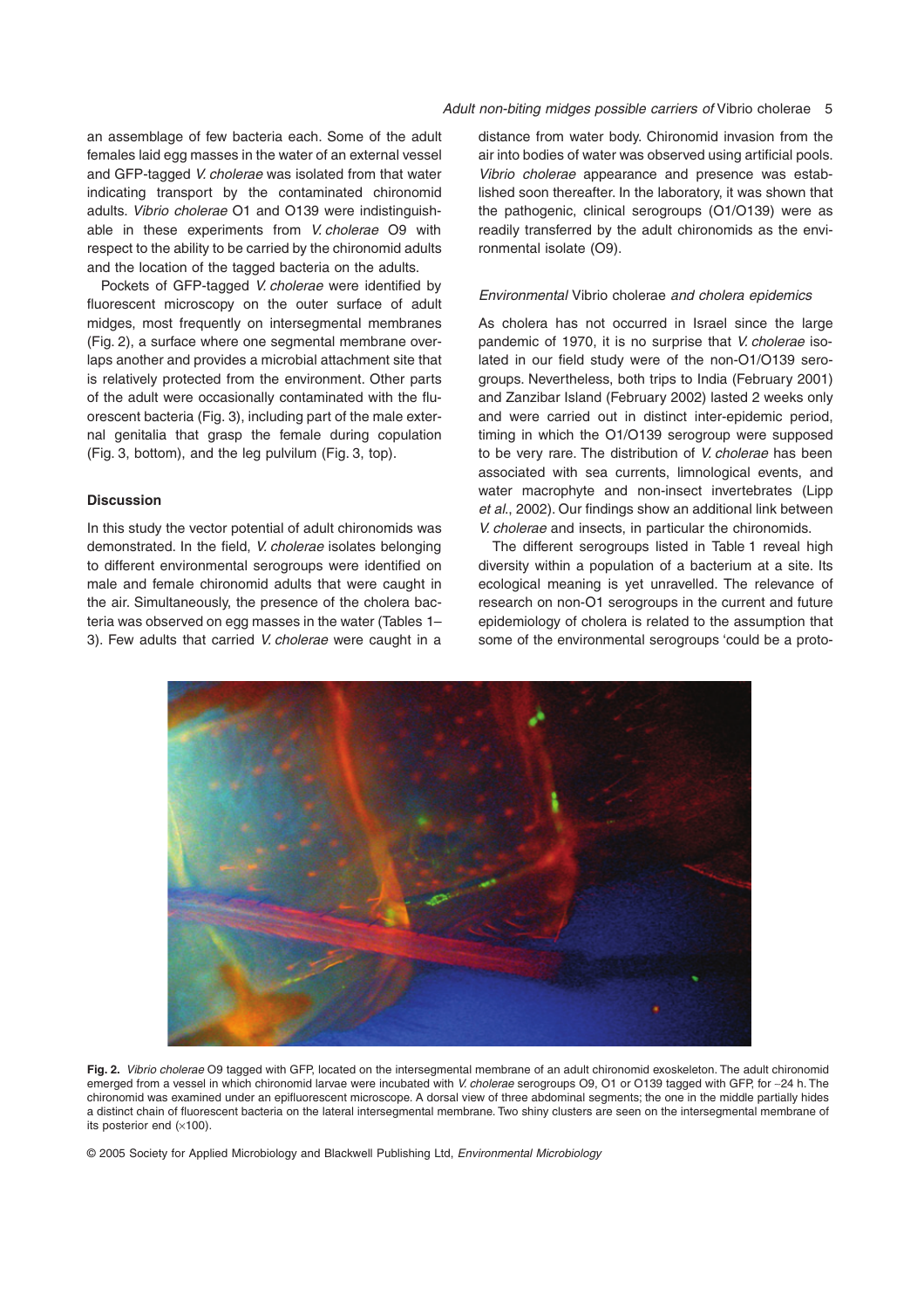

**Fig. 3.** *Vibrio cholerae* tagged with GFP on adult chironomids. Adult chironomids emerged from a vessel in which chironomid larvae were incubated with *V. cholerae* tagged with GFP for ~24 h. The chironomid was examined under a microscope with fluorescent light (left panel) and visible light (right panel).

Top: *V. cholerae* O1 tagged with GFP on the tarsal pulvillum of an adult chironomid leg (x400). Bottom: *V. cholerae* O1 tagged with GFP on male external genitalia (×200).

cholera agent' (Sharma *et al*., 1998). Apparently this was shown during the new outbreak of O139 in Daka, Bangladesh 2002 (Faruque *et al*., 2003). It is claimed that serogroup O139 is a consequence of a horizontal transfer of genes from the environmental serogroup O22 into *V. cholerae* O1 El-Tor. In order to allow such a horizontal transfer to exist both serogroups must share the same habitat, the same physical pool which is also the same gene pool (Faruque *et al*., 2004; Sack *et al*., 2004). Therefore, our observations on chironomid and environmental

*V. cholerae* connection are highly relevant to the cholera outbreaks.

*Chironomid adults as carriers of* Vibrio cholerae

The sites on adult's body where the GFP-tagged bacteria were seen most frequently are the intersegmental membranes, which are relatively protected from erosion (Butt and Goettel, 2000). The adherence of *V. cholerae* to chitin and the role of surface proteins in the process have been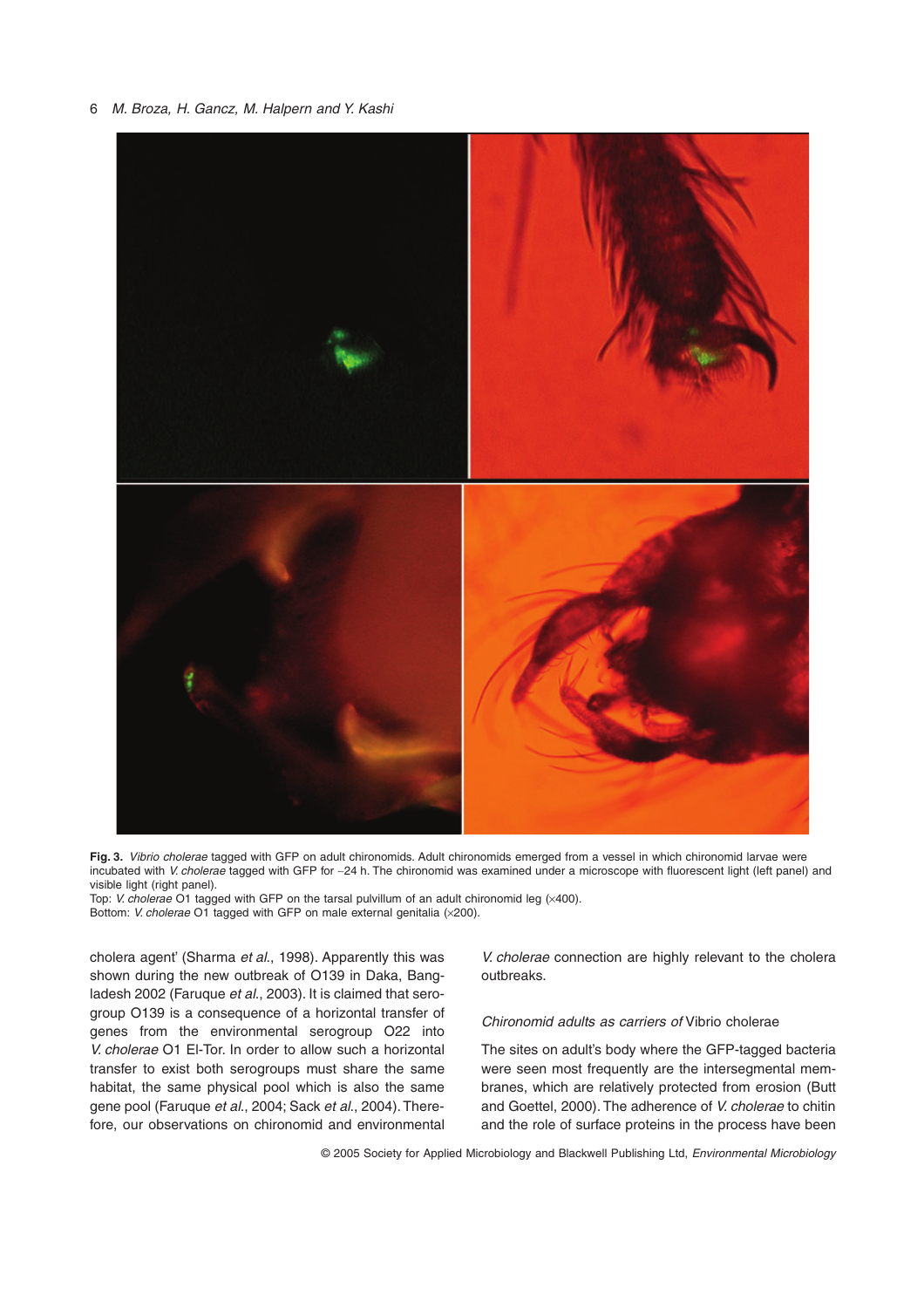demonstrated (Tarsi and Pruzzo, 1999) and may explain the mechanism by which these bacteria are transported by adult non-biting midges. Not less frequent is the attachment of bacteria to the special pads of Diptera legs, the pulvilum (Fig. 3), known by its sticky fatty secretion. *Vibrio cholerae* was isolated even from the pulvilum of nonaquatic Diptera such as the housefly *Musca domestica* (Fotedar, 2001). Although adults of aquatic bugs (Notonectidae) and beetles (Hydrophilidae) colonized the pools in our experimental simulation, we did not detect *V. cholerae* on them. We assume that this is not always the case. We may expect that other flying insects that spend part of their time on water surface may also carry these bacteria. Shukla and colleagues (1995) isolated both O1 and non-O1 *V. cholerae* from water striders (bugs) of the genus *Gerris* caught on the Ganga River near Varanasi. We may assume that those water striders may sometimes deliver *V. cholerae* from one source of water to adjacent one, by active flight. Even so, with regard to fast and massive transmission of infectious disease as cholera, their potential seems limited. Water striders are large insects that occur in low numbers compared to chironomids. They mate on water surface without creating swarms and are rare in the aero-plankton (see for example Glick, 1939). In contrast, chironomids are ideal candidates for *V. cholerae* dissemination. The linkage of both *V. cholerae* and chironomids, in space and time is very clear; both are very common in euthrophic water bodies including man-made polluted water. In many areas of endemic infection, cholera epidemics occur seasonally (Pascual *et al*., 2000; Colwell and Huq, 2001), in the same pattern as chironomids do (Vandebund and Groenendijk, 1994; Halpern *et al*., 2004). The swarming behaviour of the chironomid adults gives another dimension for their vector potential. In Israel, during the 1998 chironomid seasonal peak, it was estimated that  $2.5 \times 10^9$ adults emerged each night per square-kilometre from Dan Region Waste Stabilization ponds (Broza *et al*., 2000). Even if only 8% of those adults (Table 3) have *V. choleare* attached to their body, still  $2 \times 10^8$  adult per square-kilometre will be carrying the bacterium. They create huge swarms for mating, and during the mating or soon thereafter many of those adults were seen driven by winds off the ponds carrying environmental *V. cholerae* with them.

## *Aerial transport of* Vibrio cholerae*: how far?*

The observation reported here suggests that adult chironomids are carriers of environmental *V. cholerae* strains that attach to their body. Those adults are shown to transfer *V. cholerae* between close water bodies. How far, and whether this route is a major route of cholera dissemination, are questions for future research. In order to explore such hypothesis other tools and different scale and experiments should be carried out. Yet, the following facts support this path of research: winged dipteran insects, including chironomids, are highly mobile and are among the most common representatives of insect orders trapped on high elevation and far out at sea (Armitage *et al*., 1995). They have been found in significant number (Reynolds *et al*., 1999) at 150 m above ground in West Bengal, India, the heart of the endemic site of cholera. We isolated viable *V. cholerae* from dead adults even 14 days post emergence (note in Table 1) and we assume that they remain viable even during long distance transfer.

The next step in this research should include a study that would be carried out during an active cholera epidemic. The presence of pathogenic isolates (O1/O139) of *V. cholerae* on chironomids in an endemic area can lead to an immediate improvement of monitoring of new outbreaks and prediction of its patterns of distribution.

# **Experimental procedures**

#### *Chironomid taxonomy*

The population of *Chironomus* inhabited in the two waste plants mentioned in the current research, includes sympatric population of three species, partially not overlapping along the temporal scale. The main species was identified by J. Martin (CSIRO, Australia 2004) as *Chironomus transavalensis*, an East African species. The second species is *Chironomus* sp. and the third belongs to a third Chironomini species. In another water habitat, during June 2004, *V. cholerae* was isolated from *Chironomus plumosus* egg masses (M. Broza and N. Meltser, unpubl.)

#### *Chironomid collection*

Samples of chironomid adults and egg masses were collected regularly from the area of the city of Tivon, northern Israel, and sporadically in various other sites as noted. Flying insects were caught by light traps (J.W. Hock Company, Gainesville, FL 32604, USA) and transferred to a sterile vessel. Chironomid adults were manually identified and separated. Chironomid egg masses were collected from styrofoam plates (0.2 m  $\times$  0.2 m or 0.25 m  $\times$  0.25 m) deployed in the monitoring ponds 18 h before the sampling.

#### *Isolation of presumptive* Vibrio cholerae *from chironomids*

Samples of chironomid adults and egg masses were incubated in APW for 6 h (viable *V. cholerae* can be isolated from adult chironomids up to 2 weeks after capture). A 10  $\mu$ l loopful of broth was streaked on thiosulfate citrate bile sucrose agar (TCBS agar, Becton-Dickenson, Franklin Lakes, NJ, USA). The plates were incubated overnight at 37∞C. Suspected yellow, flat, 1–3 mm diameter colonies were picked from each sample and streaked on Luria–Bertani (LB) agar containing 1% NaCl and incubated overnight in 37∞C. Samples were transferred to Carry–Blair agar stabs before transport of samples for serogrouping.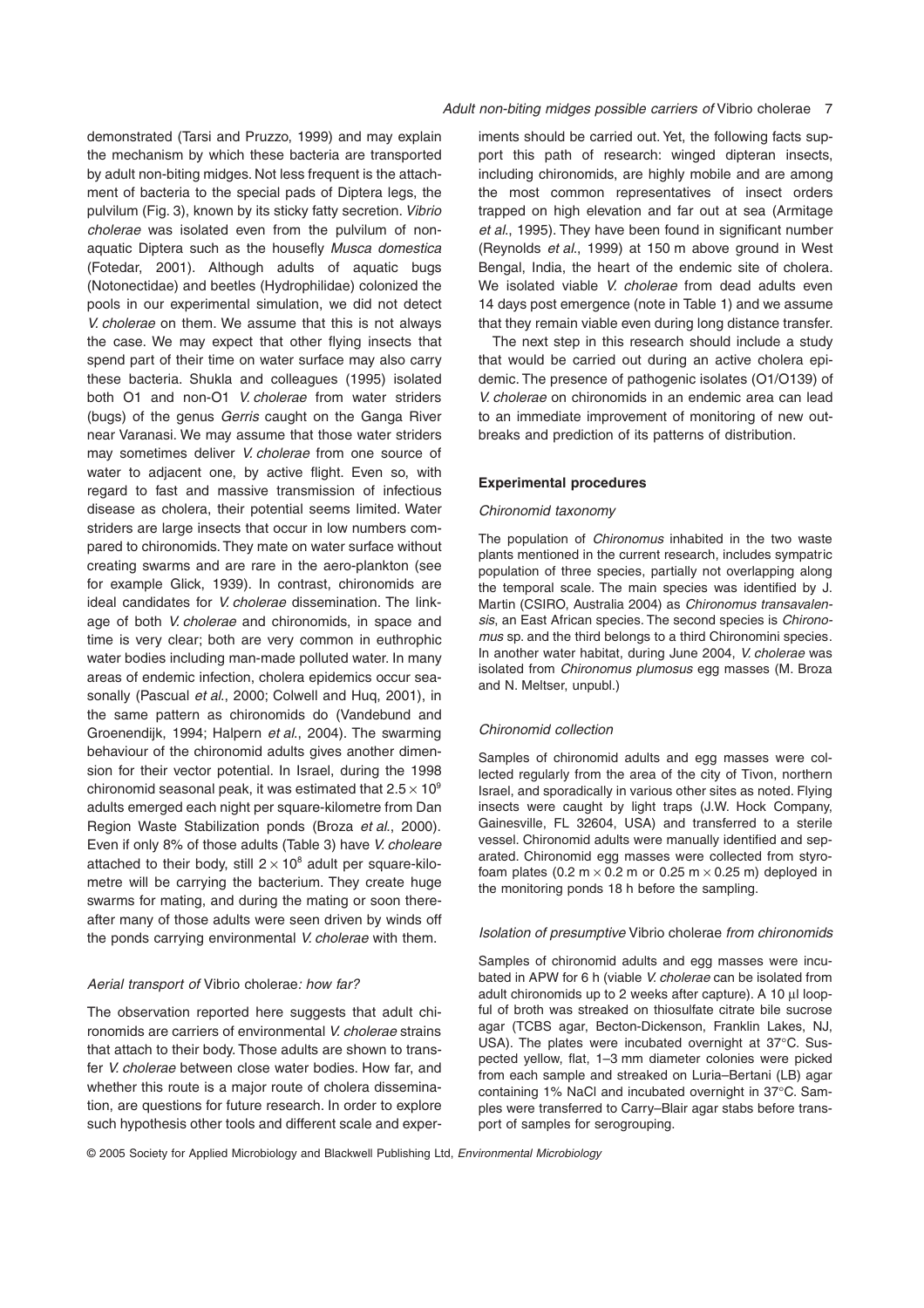# *Adult's infection load*

Ten adults were incubated in 1 ml APW (four replicates) for 20 min at 37°C, after which samples of 100 µl were spread onto TCBS agar. Suspected yellow colonies were counted and picked from each plate. The identity of *V. cholerae* was confirmed as detailed below. Note that the results did not include the bacteria that remained adhered to the adult's body.

#### *Confirmation of presumptive* Vibrio cholerae *isolates*

Presumptive isolates of *V. cholerae* were confirmed by biochemical tests and serogrouping or by polymerase chain reaction (PCR). Suspected colonies picked from LB agar were characterized with API-20E kits (bioMérieux, France). *Vibrio cholerae* strains were subjected to serogroup analysis, using O serogroup-specific antisera (by E. Arakawa, Department of Bacteriology, National Institute of Infectious Diseases, Tokyo, Japan). Biochemical identification was confirmed by PCR using specific primers for *V. cholerae* targeted to the 16S-23S rRNA intergenic spacer region (Chun *et al*., 1999) or targeted to the outer membrane protein gene OmpW (Nandi *et al*., 2000). Polymerase chain reaction products were subjected to electrophoresis using 1.5% (w/v) agarose gel to resolve the amplified products, which were visualized under UV light after ethidium bromide staining.

#### *Strains and plasmids*

pSMC2 in *Escherichia coli* DH5alpha was a gift from Dr Kolter (Watnick *et al*., 1999). pVSP61TIR in *E. coil* JM109 was a gift from Dr Lindow (Miller *et al*., 2000). *Vibrio cholerae* strains: *V. cholerae* of serogroups O1 Inaba and O1 Ogawa obtained from L. Lerner (Government Central Laboratories, Jerusalem, Israel). *Vibrio cholerae* O139 obtained from T. Ramarmurthy (National Institute of Cholera and Enteric Diseases, Calcutta, India).

## *Bacterial growth and plasmid purification*

All strains were grown on LB medium at 37∞C. Where appropriate, the culture medium was supplemented with antibiotics at the following concentrations: ampicillin 80 µg ml<sup>-1</sup>, kanamaicin 30 µg ml<sup>-1</sup>. E. coli harbouring the relevant plasmid was grown overnight in LB containing the appropriate antibiotic. Plasmids were purified using a plasmid purification kit (QIAprep miniprep kit, QIAGEN, Hilden, Germany) and kept at  $(-20^{\circ}C)$  until use.

# *Electroporation*

Electroporations were performed as described by Hamashima and colleagues (1995). After electroporation, cells were grown for 1 h, with agitation, at 37∞C and streaked on plates emended with antibiotic. Green, fluorescent colonies were isolated.

#### *Laboratory transfer experiment*

An experimental apparatus was assembled from three glass instruments: a 100 ml Erlenmeyer flask in a 1 l beaker were inserted into a 5 l tall beaker (glassware from Schott Duran, Mainz, Germany). The apparatus was covered with a net and autoclaved before use. The insect larvae (in 50 ml of water) were transferred to the Erlenmeyer and, soon after, the bacteria suspended in the same water were introduced into the Erlenmeyer. A total of 200 ml of water was poured on the perimeter of the 5 l beaker. Erlenmeyers without bacteria or without larvae were used as controls. The adults after emerging were drawn to the light at the lid of the beaker in a way that their return to the water was virtually impossible. Adult flying chironomids were removed from the outside beaker after 5 min incubation in -20∞C. Isolation of presumptive *V. cholerae* from the outside water and from the adult chironomids was done as above.

#### *Microscopy*

Epifluorescence microscopy was done with a Zeiss Axioscop II equipped with a UV Lamp (Nikon). Digital pictures were taken with a Nikon Coolpix 995 digital camera.

#### *Field transfer experiment*

Artificial, rigid-walled, pools (SA-7730, Aqua-Leisure Industries, Avon, MA 02322 USA) were deployed on a concrete platform 50 m from the monitoring pond. A fibreglass net  $(18 \times 14$  mesh, wire thickness 0.011 inch, Cat. no. 71125, New York Wire, Mt. Wolf, PA, USA) in two overlapping layers was used to cover the control pools, while the other pools (experiment pools) was partially  $(*10%)$  covered with the same net. The pools were filled with fresh drinking water. A total of 200 g of sea sand was autoclaved and added to each pool. The water and insects in the pools were monitored with sterile instruments. Samples of water (250 ml, 25 ml, 2.5 ml, 0.25 ml and 0.025 ml), and chironomids, when detected (as soon as 24 h after the pools were deployed and throughout the entire monitoring period), were collected and filtered by using 0.45 µm pore-size membrane filters (HAWG047S1, Millipore Watertown, MA 01730, USA). This was followed by incubation of the membranes in an enrichment medium consisting of 5 ml of APW (1% peptone, 1% NaCl; pH 8.0) overnight at 37∞C. Two loopfuls of the culture broth, taken from the top layer of the APW, were streaked onto TCBS agar and incubated overnight at 37∞C. Yellow, flat, 1–3 mm diameter colonies were picked from each sample and streaked on LB agar containing 1% NaCl. In the two last repeats of these experiments all the pools were covered with a bird net (3/ 8 inch knotless) to serve as an upper limit for the dimensions of the aerial vector.

#### **Acknowledgements**

We thank E. Arakawa and H. Watanabi, from the National Institute of Infectious Diseases, Tokyo, Japan, for serogrouping *V. cholerae* isolates. Our sincere thanks go to Larisa Lerner, Ministry of Health, Jerusalem, Israel, for supporting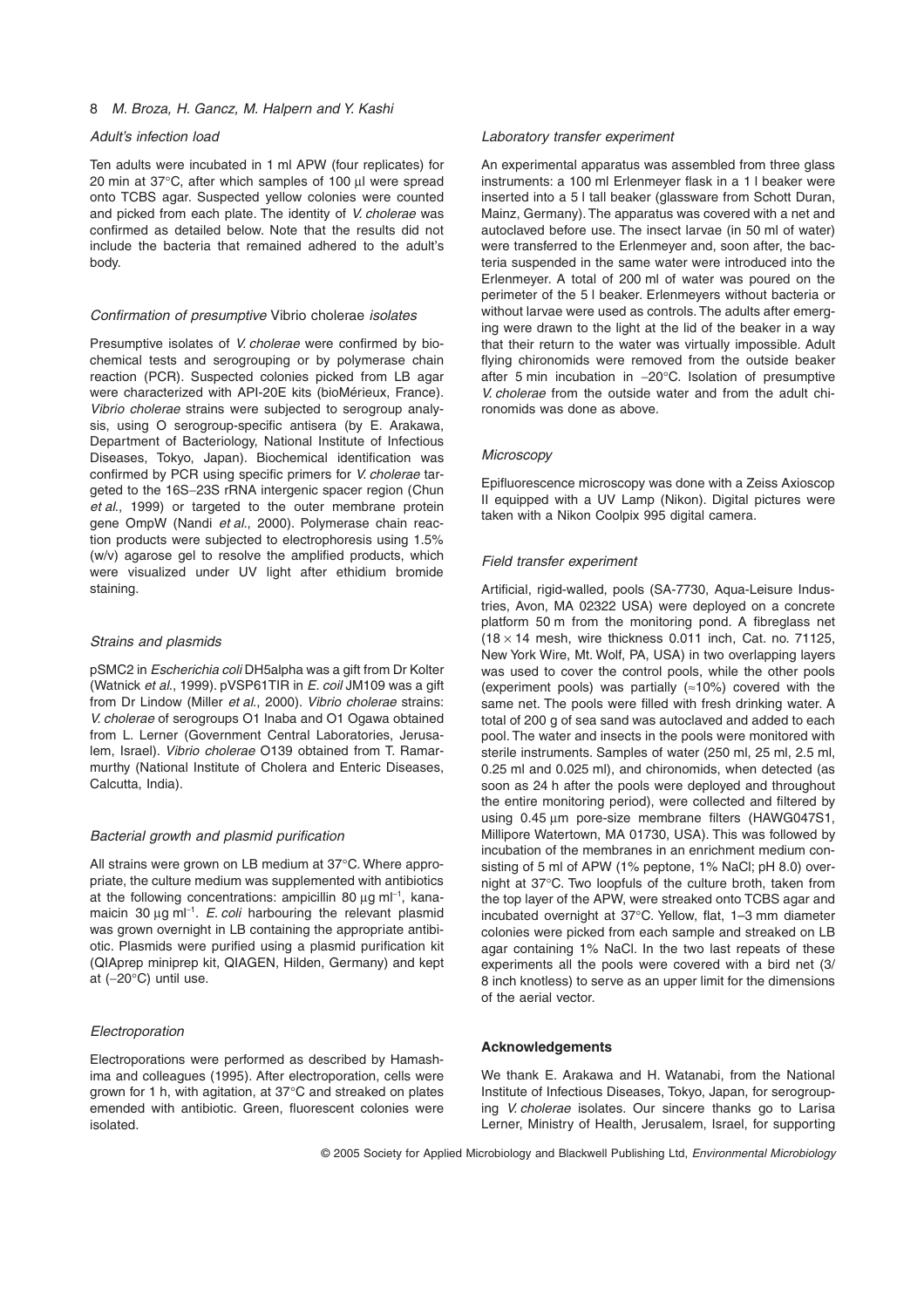us with relevant data, to D.R. Rynoldes, Natural Resources Institute, University of Greenwich UK and to Jon Martin CESIRO, Australia. We thank Rita R. Colwell and James L. Nation, for critically reviewing previous drafts of the manuscript and for helpful suggestions. This work was supported in part by The Research Authority, University of Haifa, and the Grand Water Research Institute, Israel.

#### **References**

- Armitage, P., Cranston, P.S., and Pinder, C.V. (eds). (1995) *The Chironomidae: The Biology and Ecology of Non-biting Midges*. London, UK: Chapman & Hall.
- Benke, A.C. (1998) Production dynamics of riverine chironomids: extremely high biomass turnover rates of primary consumers. *Ecology* **79:** 899–910.
- Bowden, J., and Johnson, C.G. (1976) Migrating and other terrestrial insects at sea. In *Marine Insects.* Cheng, L. (ed.). Amsterdam, the Netherlands: North Holland Publishing, pp. 97–118.
- Broza, M., and Halpern, M. (2001) Pathogen reservoirs. Chironomid egg masses and *Vibrio cholerae*. *Nature* **412:** 40.
- Broza, M., Halpern, M., and Inbar, M. (2000) Non-biting midges (Diptera; Chironomidae) in waste stabilization ponds: an intensifying nuisance in Israel. *Water Sci Tehcnol* **42:** 71–74.
- Broza, M., Halpern, M., Gahanma, L., and Inbar, M. (2003) Nuisance chironomids in waste water stabilization ponds: monitoring and action threshold assessment based on public complaints. *J Vector Ecol* **28:** 31–36.
- Butt, T.M., and Goettel, M.S. (2000) Bioassays of entomogenous fungi. In *Bioassays of Entomopathogenic Microbes and Nematodes.* Navon, A., and Ascher, K.R.S. (eds). Wallingford, Oxon, UK: CABI, pp. 141–195.
- Chun, J., Huq, A., and Colwell, R.R. (1999) Analysis of 16S-23S rRNA intergenic spacer regions of *Vibrio cholerae* and *Vibrio mimicus*. *Appl Environ Microbiol* **65:** 2202–2208.
- Colwell, R.R. (1996) Global climate and infectious disease: the cholera paradigm. *Science* **274:** 2025–2031.
- Colwell, R.R., and Huq, A. (2001) Marine ecosystems and cholera. *Hydrobiologia* **460:** 141–145.
- Dalsgaard, A., Forslund, A., Sandvang, D., Arntzen, L., and Keddy, K. (2001) *Vibrio cholerae* O1 outbreak isolates in Mozambique and South Africa in 1998 are multiple-drug resistant, contain the SXT element and the aadA2 gene located on class 1 integrons. *J Antimicrob Chemother* **48:** 827–838.
- Faruque, S.M., Rahman, M.M., Hasan, A.K., Nair, G.B., Mekalanos, J.J., and Sack, D.A. (2001) Diminished diarrheal response to Vibrio cholerae strains carrying the replicative form of the CTX(Phi) genome instead of CTX(Phi) lysogens in adult rabbits. *Infect Immun* **69:** 6084–6090.
- Faruque, S.M., Sack, D.A., Sack, R.B., Colwell, R.R., Takeda, Y., and Nair, G.B. (2003) Emergence and evolution of *Vibrio cholerae* O139. *Proc Natl Acad Sci USA* **100:** 1304– 1309.
- Faruque, S.M.F., Chowdhury, N.F., Kamruzzaman, M.F., Dziejman, M.F., Rahman, M.H.F., Sack, D.A., *et al.* (2004) Genetic diversity and virulence potential of environmental *Vibrio cholerae* population in a cholera-endemic area. *Proc Natl Acad Sci USA* **101:** 2123–2128.
- Fotedar, R. (2001) Vector potential of houseflies (*Musca domestica*) in the transmission of *Vibrio cholerae* in India. *Acta Trop* **78:** 31–34.
- Glick. P.A. (1939) *The Distribution of Insects, Spiders and Mites in the Air*. Washington, DC, USA: Department of Agriculture. Technical Bulletin 673, pp. 1–151.
- Halpern, M., Gancz, H., Broza, M., and Kashi, Y. (2003) *Vibrio cholerae* hemagglutinin/protease degrades chironomid egg masses. *Appl Environ Microbiol* **69:** 4200–4204.
- Halpern, M., Broza, Y.B., Mittler, S., Arakawa, E., and Broza, M. (2004) Chironomid egg masses as a natural reservoir of *Vibrio cholerae* non-O1 and non-O139 in freshwater habitats. *Microb Ecol* **47:** 341–349.
- Hamashima, H., Iwasaki, M., and Arai, T. (1995) A simple and rapid method for transformation of *Vibrio* species by electroporation. *Methods Mol Biol* **47:** 155–160.
- Huq, A., Small, E.B., West, P.A., Huq, M.I., Rahman, R., and Colwell, R.R. (1983) Ecological relationships between *Vibrio cholerae* and planktonic crustacean copepods. *Appl Environ Microbiol* **45:** 275–283.
- Kaper, J.B., Morris, J.G.J., and Levine, M.M. (1995) Cholera. *Clin Microbiol Rev* **8:** 48–86.
- Lipp, E.K., Huq, A., and Colwell, R.R. (2002) Effects of global climate on infectious disease: the cholera model. *Clin Microbiol Rev* **15:** 757–770.
- Louis, V.R., Russek-Cohen, E., Choopun, N., Rivera, I.N., Gangle, B., Jiang, S.C., *et al.* (2003) Predictability *of Vibrio cholerae* in Chesapeake Bay. *Appl Environ Microbiol* **69:** 2773–2785.
- Miller, W.G., Leveau, J.H., and Lindow, S.E. (2000) Improved gfp and inaZ broad-host-range promoter-probe vectors. *Mol Plant Microbe Interact* **13:** 1243–1250.
- Nandi, B., Nandy, R.K., Mukhopadhyay, S., Nair, G.B., Shimada, T., and Ghose, A.C. (2000) Rapid method for species-specific identification of *Vibrio cholerae* using primers targeted to the gene of outer membrane protein OmpW. *J Clin Microbiol* **38:** 4145–4151.
- Nolte, U. (1993) Egg masses of Chironomidae (Diptera) a review, including new observations and a preliminary key. *Entomol Scand* **43:** 1–75.
- Pascual, M., Rodo, X., Ellner, S.P., Colwell, R., and Bouma, M.J. (2000) Cholera dynamics and El Nino-Southern Oscillation. *Science* **289:** 1766–1769.
- Reynolds, D.R., Mukhopadhyay, S., Riley, J.R., Das, B.K., Nath, P.S., and Mandal, S.K. (1999) Seasonal variation in the windborne movement of insect pests over northeast India. *Int J Pest Manage* **45:** 195–205.
- Sack, R.B., Siddique, A.K., Longini, I.M., Jr, Nizam, A., Yunus, M., Islam, M.S., *et al.* (2003) A 4-year study of the Epidemiology of *Vibrio cholerae* in four rural areas of Bangladesh. *J Infect Dis* **187:** 96–101.
- Sack, D.A., Sack, R.B., Nair, G.B., and Siddique, A.K. (2004) Cholera. *Lancet* **363:** 223–233.
- Sharma, C., Thungapathra, M., Ghosh, A., Mukhopadhyay, A.K., Basu, A., Mitra, R., *et al.* (1998) Molecular analysis of non-O1, non-O139 *Vibrio cholerae* associated with an unusual upsurge in the incidence of cholera-like disease in Calcutta, India. *J Clin Microbiol* **36:** 756–763.
- Shimada, T., Arakawa, E., Itoh, K., Okitsu, T., Matsushima, A., Asai, Y., *et al.* (1994) Extended serotyping scheme for *Vibrio cholerae*. *Curr Microbiol* **28:** 175–178.